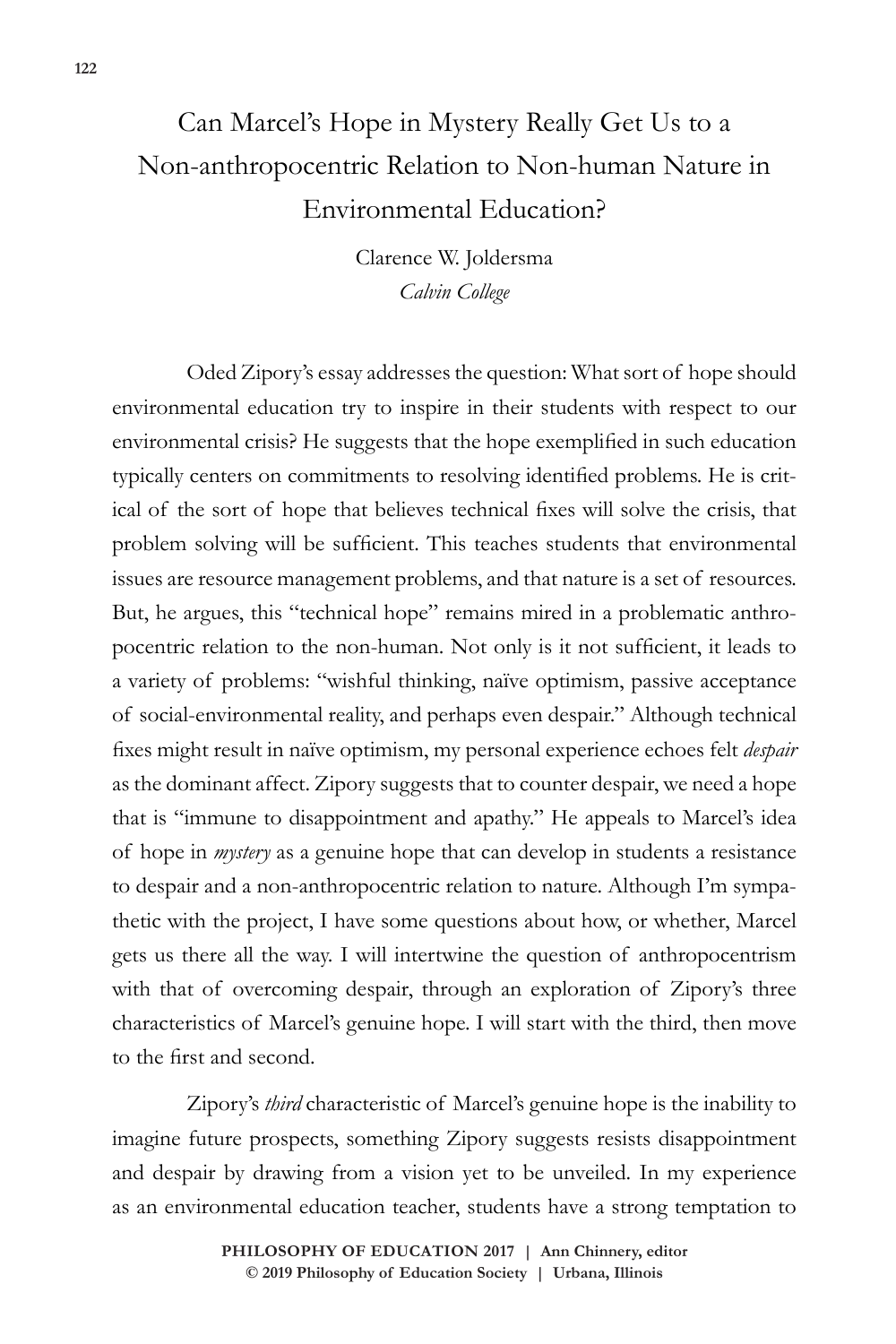despair, experiencing the daunting environmental problems as unfixable and feeling trapped in a set of dynamics over which they have no control. Marcel suggests that despair is linked to a certain experience of *time*: "Despair is in a certain sense the consciousness of time as closed, or more exactly still, of time as a prison — whilst hope appears as piercing through time."<sup>1</sup> When students are tempted to despair, they are tempted to feel time as closed and determined, and thus feel imprisoned within its deterministic dynamics. Their envisioned solutions to the intractable problems seem inadequate. Zipory remarks that only genuine hope, hope in the power of a vision *yet to be unveiled*, will overcome this temptation. This means that time's seeming closedness and determinism must be broken open by something incoming, which has the ability to pierce through the walls of this temporal prison. This is the job of genuine hope. Genuine hope can be thought of as an incoming arrow that pierces our prison-like time, coming from outside of our felt determinism.

Zipory describes Marcel's *first* characteristic of genuine hope as *patient and effortless*, waiting for events to unfold in their own time rather than forcing them. It doesn't have the impatience of desires to be fulfilled, or goals to be realized. Zipory interprets *im*patience as efforts "intended to force one's personal rhythm on the rhythm of events beyond his reach," for example, the impatience of a human agent managing natural resources. By patience with the rhythms of the *non-human,* Zipory means to indicate a less anthropocentric relation to nature.

But predominantly, rather than rhythms of *im*personal events (nature's rhythms), Marcel means something inter*personal*, a patience with another *person's* rhythm of life. Marcel formulates this patience as "I place my hope in you."<sup>2</sup> This formulation makes clear that genuine hope is not a hope *that*, what Zipory calls technical hope, but a hope *in*. Patience can emerge because "hope *in*" brackets the determinism and control of the technical "hope *that*." But, for Marcel the "in *you*" signifies that a *second-person* relation is necessary for genuine hope to pierce the hope-that, perhaps just another human — neighbor, friend, teacher, lover. Marcel's formulation suggests that one cannot transcend the felt determinism of the present time on one's own, but requires something incoming from the outside, from a "hope *in you.*" In this, he is like both Buber and Levinas, with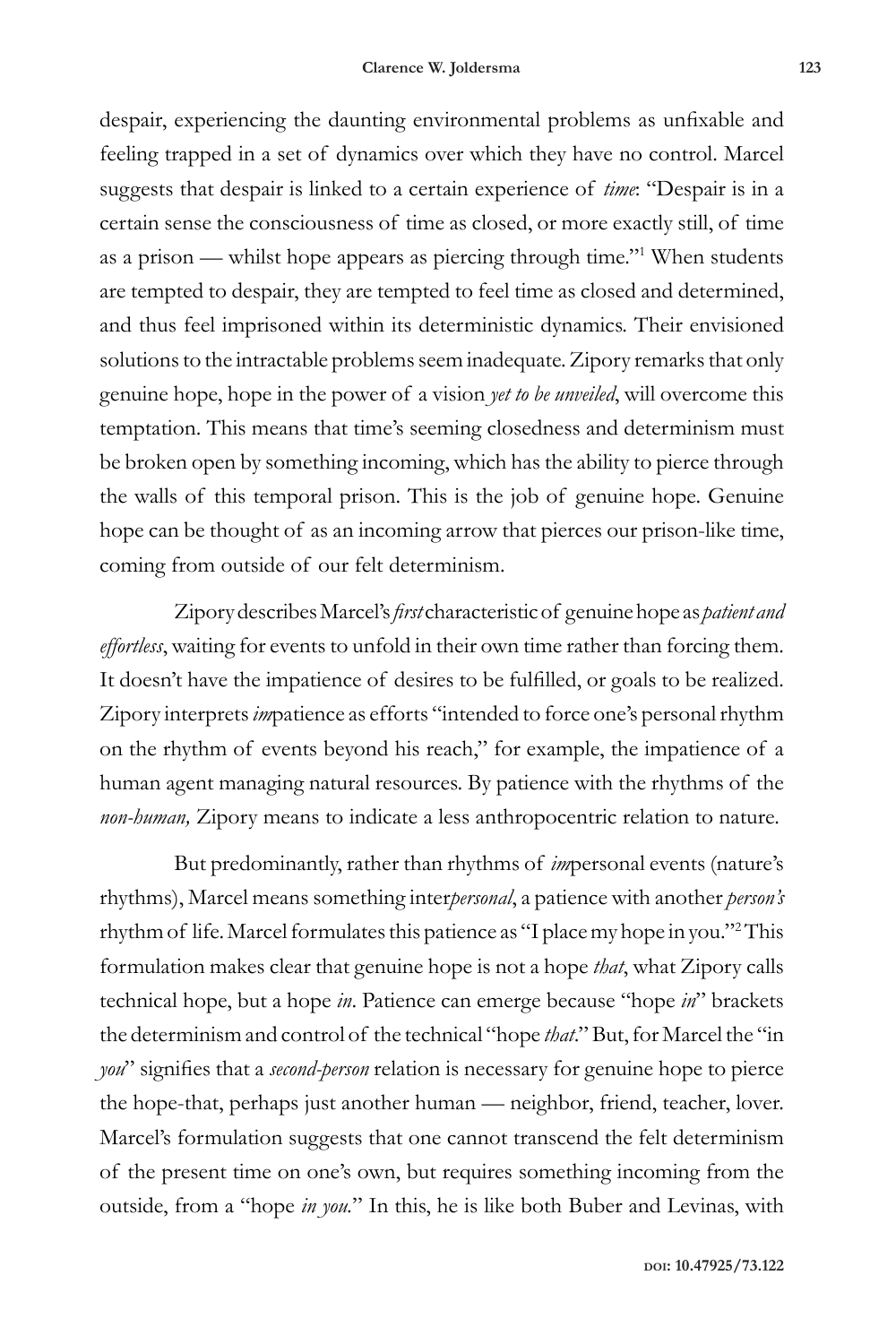whom his ideas have affinities. But, like them, Marcel's second-person formulation seems not to get us directly to *non-human* nature in its natural resurgence. Marcel doesn't put nature in the second-person position, although it does appear in the form of non-objective participation, akin to my relation to my body.

Marcel develops this "in you" further. Genuine hope that resists the temptation to despair is ultimately "a response of the creature to the infinite Being to whom it is conscious of owing everything that it has ... ."<sup>3</sup> Thus, at a more fundamental level, the second-person "you" is an "infinite Being," and the "you" becomes an "absolute Thou."<sup>4</sup> The move to an "I-Thou" relation with an absolute being seems to have left both nature and the realm of empirical human relations. Rather than to nature in its resurgence, Marcel's formulation "my hope *in you*" is thus an "appeal to the existence of a certain creative power in the world," an infinite Being. This is ultimately the "absolute Thou" that has the ability to pierce the determinism of time as a prison, an opening-up force that technical hope doesn't know. It is thus a "hope in *thee*" that allows hope to be patient. Patience arises through "hope in *thee*" by allowing total abandonment of oneself with absolute confidence, which allows the impatience associated with hope in problem solving to be transcended. This is "absolute hope ... transcending all laying down of conditions … ."<sup>5</sup> On this account, for environmental education to become patient it would need to place its hope in an infinite Being, an absolute Thou with certain creative power that might pierce the impatience of problem solving. This is not the patience gained from nature's rhythms. It is difficult to see how Marcel's idea of patience gets us to Zipory's desired non-anthropocentric relation with non-human nature.

 Marcel's *second* characteristic of genuine hope, Zipory argues, involves "communion of self with non-self." He interprets Marcel's "non-self" in part as the "non-human," where in our communion with nature it will be experienced as a self-arising mystery, as a "natural resurgence" rather than a "natural resource." The communion dimension of "hope in mystery" thus names, Zipory intimates, a non-anthropocentric relationship with nature. But this move might also be too quick. Marcel's full formulation of genuine hope is, "I hope in thee for us."<sup>6</sup> In adding "for us" to the phrase, Marcel adds the quality of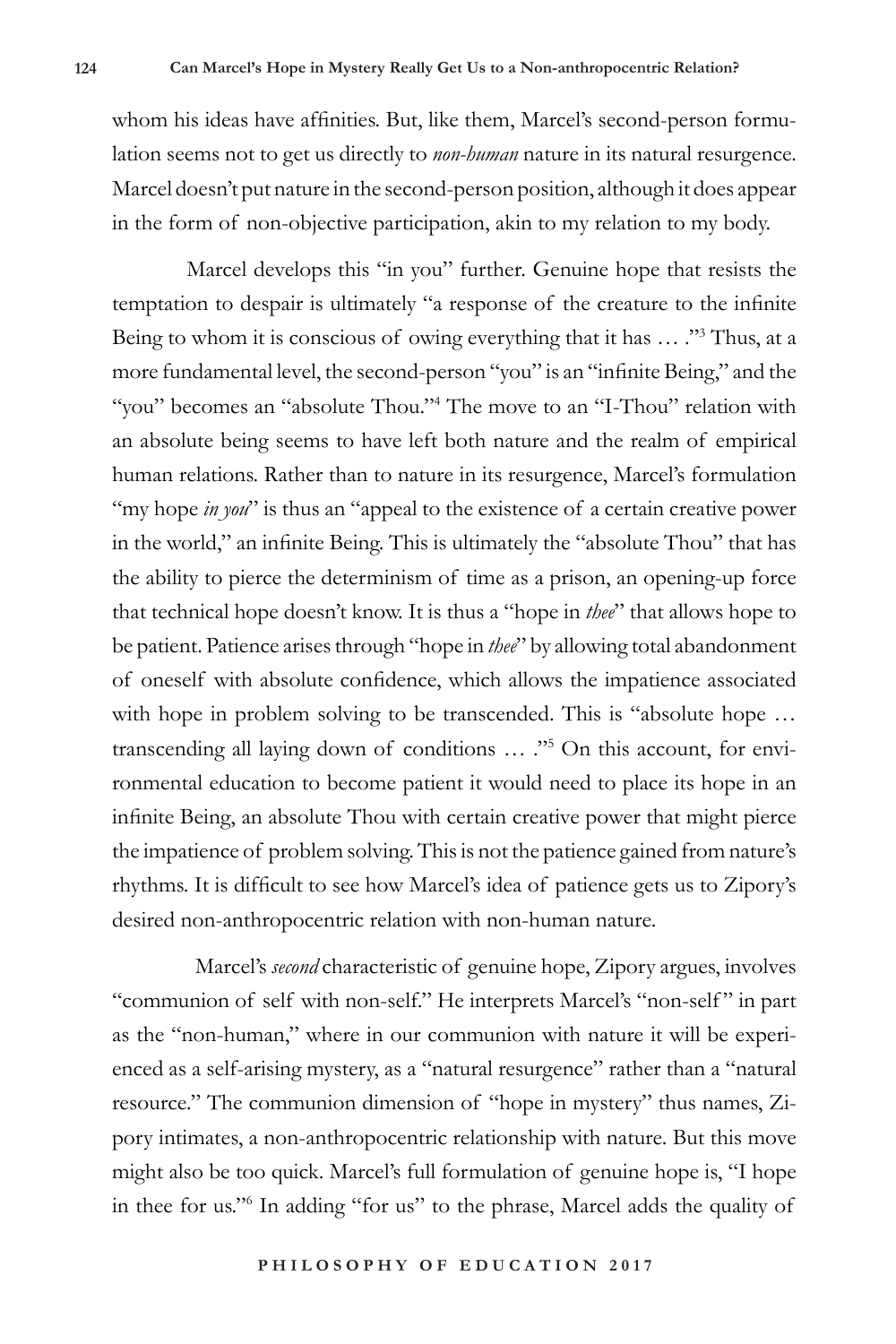communion. Or, communion comes in the form of "I hope in thee for us," where the absolute Thou that pierces the determinism of time also bring us together. "For *us*" indicates participation with others: rather than merely for *myself* as a singular individual, for *us* means intra-personal (myself with myself), inter-personal (myself with others), or inter-societal (our society with other societies). By adding "for us," the "in thee" formulation of hope plays a role beyond just piercing time's closedness by serving as a *glue*, binding myself to myself, myself to others, and our society to other societies. As Marcel puts it, the "absolute Thou" (capital T) is "the very cement which binds the whole into one."<sup>7</sup> An unconditional hope in the absolute Thou opens up a communion with others by cementing us together. The communion between self and non-self has landed us once more in a relation with an absolute Thou, a second-person infinite Being. Zipory rightly says that communion of self and non-self, where the latter is non-human nature, is important for environmental science. The binding of the "whole into one" in Marcel is silent the relation to non-human nature. The communion in each case is a communion of *humans*. So, how might a relation to the non-human become an *us*? It isn't clear. Marcel's characteristic of communion, central to genuine hope, doesn't yet get humans to a non-anthropocentric relation with non-human nature and the environment.

Zipory is right to intimate that hope in mystery is not merely a natural disposition, something we might attribute to technical hope, hope in our own power to see and solve environmental problems. Marcel suggests genuine hope is acquired as "a pure grace, and in the final analysis the result of supernatural help,"<sup>8</sup> a gift of grace coming as "a call to which we have to make a response."<sup>9</sup> We might thus say with Zipory that hope in mystery is a call breaking into environmental education's prison of time, outside of its vision, that for Marcel, genuine hope calls environmental science students and teachers to respond beyond despair. But not to nature. Instead, from beyond our vision to some*one* Absolute. Although Marcel's hope in mystery can help students resist despair, it hasn't yet arrived at a non-anthropocentric relation to nature.